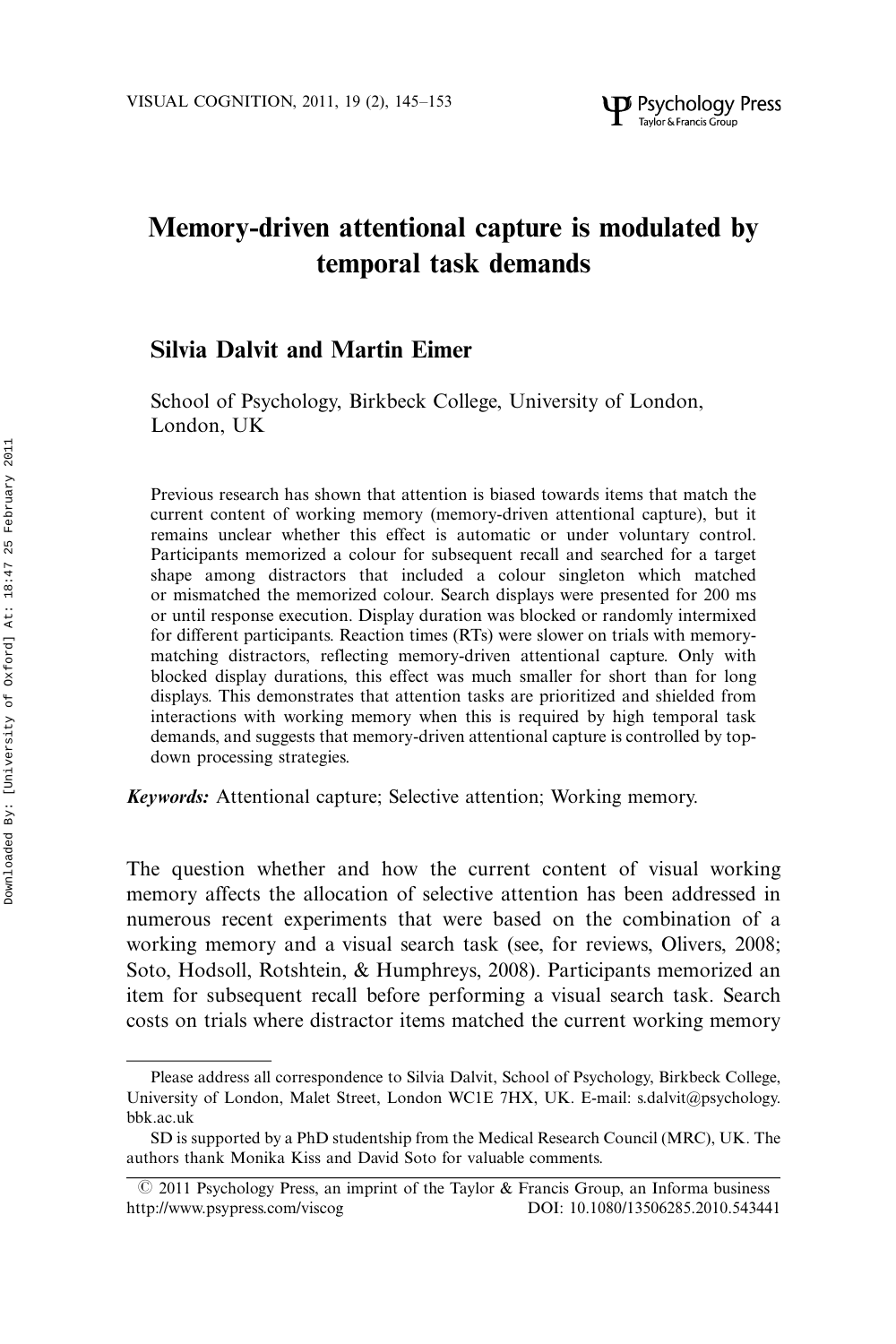content (Olivers, Meijer, & Theeuwes, 2006; Soto, Heinke, Humphreys, & Blanco, 2005; Soto, Humphreys, & Heinke, 2006a, 2006b), and benefits when search targets replaced memory-matching stimuli (Downing, 2000) suggest that attention is captured by such stimuli, even though they are irrelevant in the context of the visual search task (memory-driven attentional capture).

However, the fact that other studies have failed to observe such memorydriven attentional capture effects (e.g., Downing & Dodds, 2004; Houtkamp & Roelfsema, 2006; Woodman & Luck, 2007) indicates that there are circumstances where visual representations associated with the memory and visual search tasks can be successfully separated and/or prioritized. Attentional capture effects are reduced or eliminated when the working memory task is made more difficult (e.g., by combining articulatory suppression and high working memory load; Soto & Humphreys, 2008), when the location of search targets is validly precued (Pan & Soto, 2010), or when the identity of search targets varies from trial to trial (Olivers, 2009, Exp. 5). Such findings suggest that memory-driven attentional capture is not triggered automatically, but is modulated by the relative priority of memory and attention tasks (e.g., Olivers, 2009). For example, when the difficulty of a search task is increased by the requirement to process new target-related information on every trial (e.g., Olivers, 2009; Pan & Soto, 2010), representations that are not immediately task-relevant (i.e., the to-be-memorized stimulus) are deprioritized, which results in the attenuation or elimination of memory-driven attentional capture.

In the present study, we tested the hypothesis that strategic top-down control affects memory-driven attentional capture by investigating how such capture effects are modulated by the temporal demands of a visual search task. Participants had to memorize a colour for subsequent recall before searching for a target diamond singleton that was accompanied by circle distractors. One of these circles was a colour singleton that either matched or did not match the memorized colour (Figure 1). In the long duration condition, search displays remained present until response execution. In the short duration condition, search displays disappeared after 200 ms. For participants assigned to the blocked duration group, these two conditions were presented in different blocks. For the random duration group, short and long duration trials were randomly intermixed.

When display duration was blocked, participants could adjust their search strategy according to current temporal task demands. In short duration blocks, target detection had to be efficient and fast, as attentional capture by memory-matching distractors might result in a failure to encode targets. Strategic prioritization of the attentional over the working memory task was therefore more important than in long duration blocks, where demands on target selection efficiency were less severe. If memory-driven attentional capture is modulated by the relative priority of attention and memory tasks,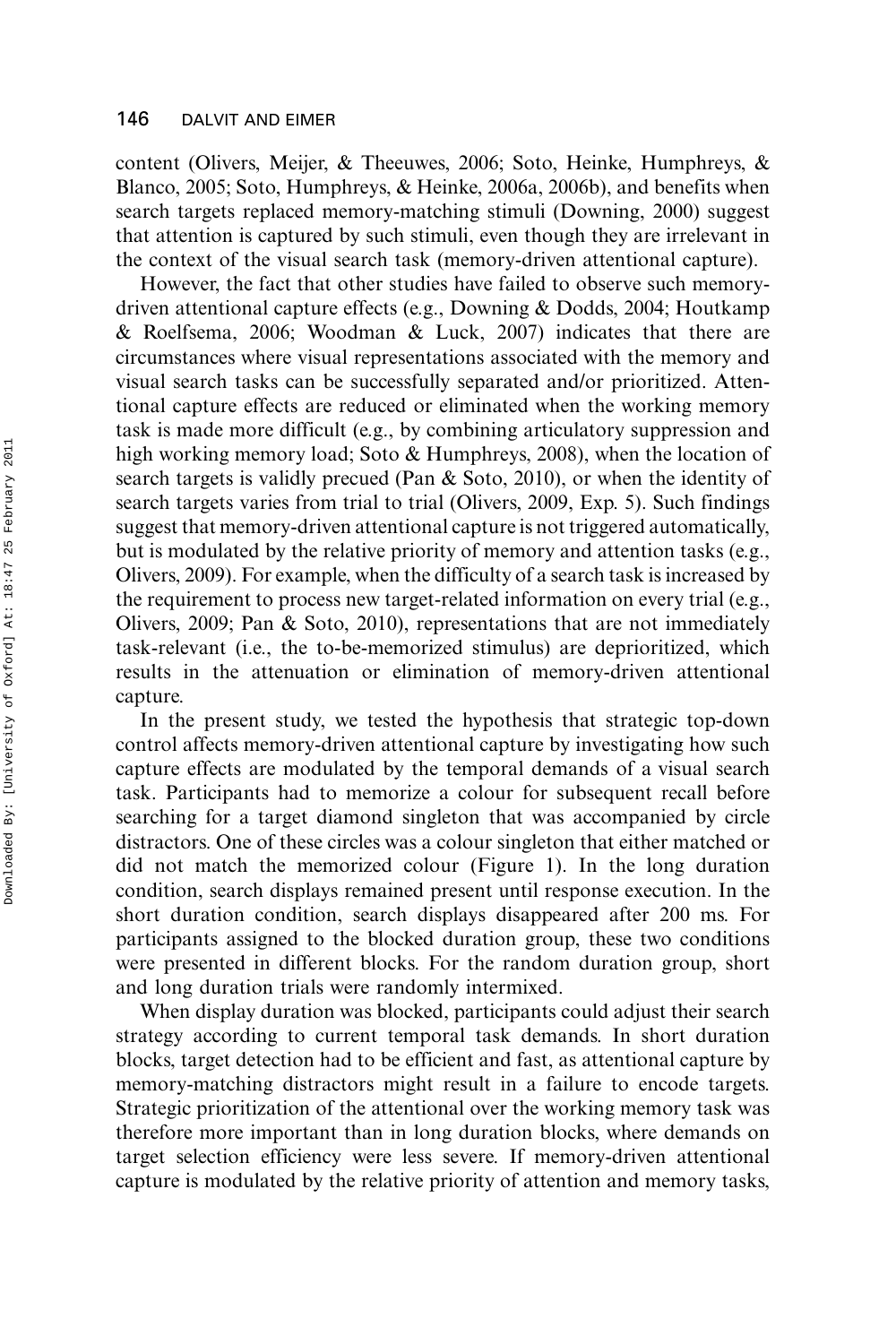#### TIME DEMANDS IN MEMORY-DRIVEN CAPTURE 147



Figure 1. Schematic illustration of the sequence of events in a trial. Encoding displays were followed by visual search displays and memory test displays. Search displays contained a diamond target among circle distractors. One distractor was a colour singleton that matched or did not match the to-bememorized colour. Search displays could be presented for 200 ms or until response execution. For different groups of participants, display durations were either blocked or randomly intermixed across trials.

it should be substantially reduced in short relative to long duration blocks. Because no such strategic prioritization was available to the random duration group, display duration should have no impact on the size of memory-driven capture effects in this group.

# METHOD

## **Participants**

Forty-four participants (26 females, aged 19-47 years, mean age 26 years) with normal or corrected-to-normal vision were tested.

## Stimuli, procedure, and data analysis

Participants sat in a dimly lit sound attenuated cabin. Stimuli were presented on a CRT monitor (Samsung SyncMaster 1100 MB, 100 Hz refresh rate) against a dark grey background at a viewing distance of 120 cm. E-Prime software (Psychology Software Tools, Pittsburgh, PA) was used for stimulus presentation and response collection.

On each experimental trial an encoding display, a visual search display, and a memory test display were presented in succession (Figure 1). Encoding displays contained a circle (size:  $0.7^{\circ}$ ) that was presented centrally against a dark grey background (CIE x/y values: .297/.325, luminance: 2.8 cd/m<sup>2</sup>). The colour of the circle was randomly selected from nine alternatives (three shades of pink, blue, and green; luminance and CIE x/y values as shown in Table 1). Visual search displays contained a circular array of eight equidistant items (angular size:  $0.7^{\circ} \times 0.7^{\circ}$ ) that were located at a radial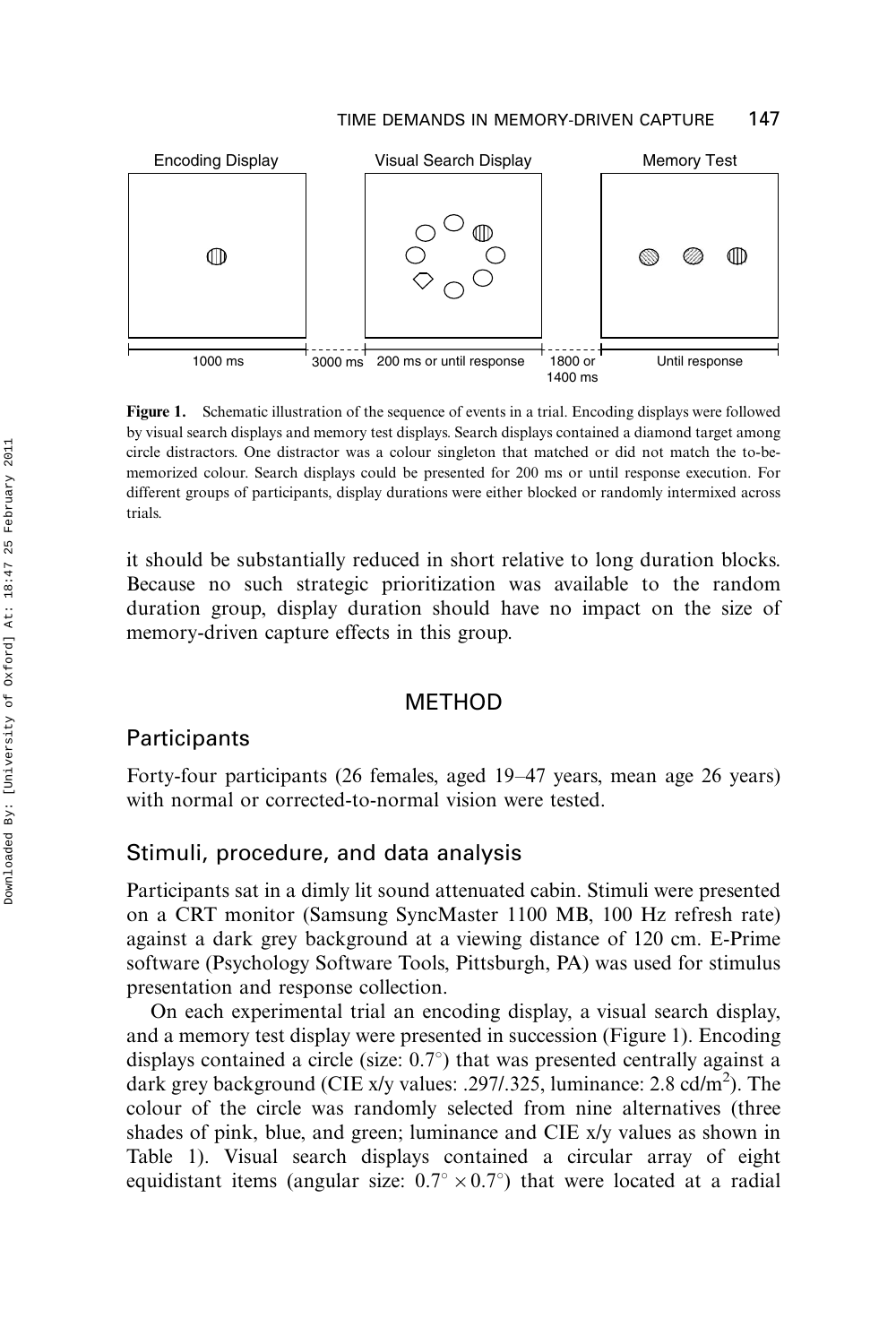|         | $CIE \times value$ | $CIE$ v value | Luminance<br>$(cdim^2)$ |
|---------|--------------------|---------------|-------------------------|
| Pink 1  | .322               | .239          | 12.6                    |
| Pink 2  | .350               | .307          | 14.8                    |
| Pink 3  | .332               | .263          | 13.5                    |
| Green 1 | .287               | .416          | 18.6                    |
| Green 2 | .322               | .459          | 19.2                    |
| Green 3 | .251               | .380          | 18.0                    |
| Blue 1  | .229               | .243          | 12.0                    |
| Blue 2  | .244               | .254          | 13.6                    |
| Blue 3  | .221               | .256          | 13.0                    |
|         |                    |               |                         |

TABLE 1 CIE x/y and luminance values of all colours employed in this experiment

distance of 1.7° from a central grey fixation point (angular size:  $0.1^{\circ} \times 0.1^{\circ}$ , CIE x/y values: .284/.316). Each array included six grey circles, one grey cut diamond, and one coloured circle. The luminance and CIE x/y values of all grey items were .284/.316 and 16.2 cd/m<sup>2</sup>, respectively. Memory test displays contained three horizontally aligned circles (size:  $0.7^{\circ}$ , horizontal separation:  $1.7^{\circ}$ ) at the screen centre. One circle matched the colour shown in the encoding display; the others had a different shade of the same colour.

Participants had to memorize the shade of the circle in the encoding display, in order to report its position in the memory test display. They also had to detect the diamond in the visual search array and to report the location of its cut (top or bottom), while ignoring the colour distractor circle. Target diamonds appeared randomly at one of the six lateral positions, but never at the top or bottom of the search array. Cut location (top or bottom) was selected randomly on each trial. The coloured distractor circle was presented with equal probability at one of the five lateral positions that were not occupied by the target diamond. In match trials, this circle had one of the three shades of the to-be-remembered colour, and in mismatch trials, it had one of the two other colours.

Trials started with a 1000 ms fixation display, followed by a 1000 ms encoding display, by a second fixation display (3000 ms duration), and by the visual search display. In the short duration condition, each search display was presented for 200 ms. In the long duration condition, search displays remained visible until the onset of a manual response. After search array offset, a fixation display was shown for 1400 or 1800 ms in the long and short duration condition, respectively, and was followed by the memory test array that remained on screen until a response was recorded (see Figure 1). Each duration condition included 156 trials. For half of the participants, long and short duration conditions were delivered in separate experimental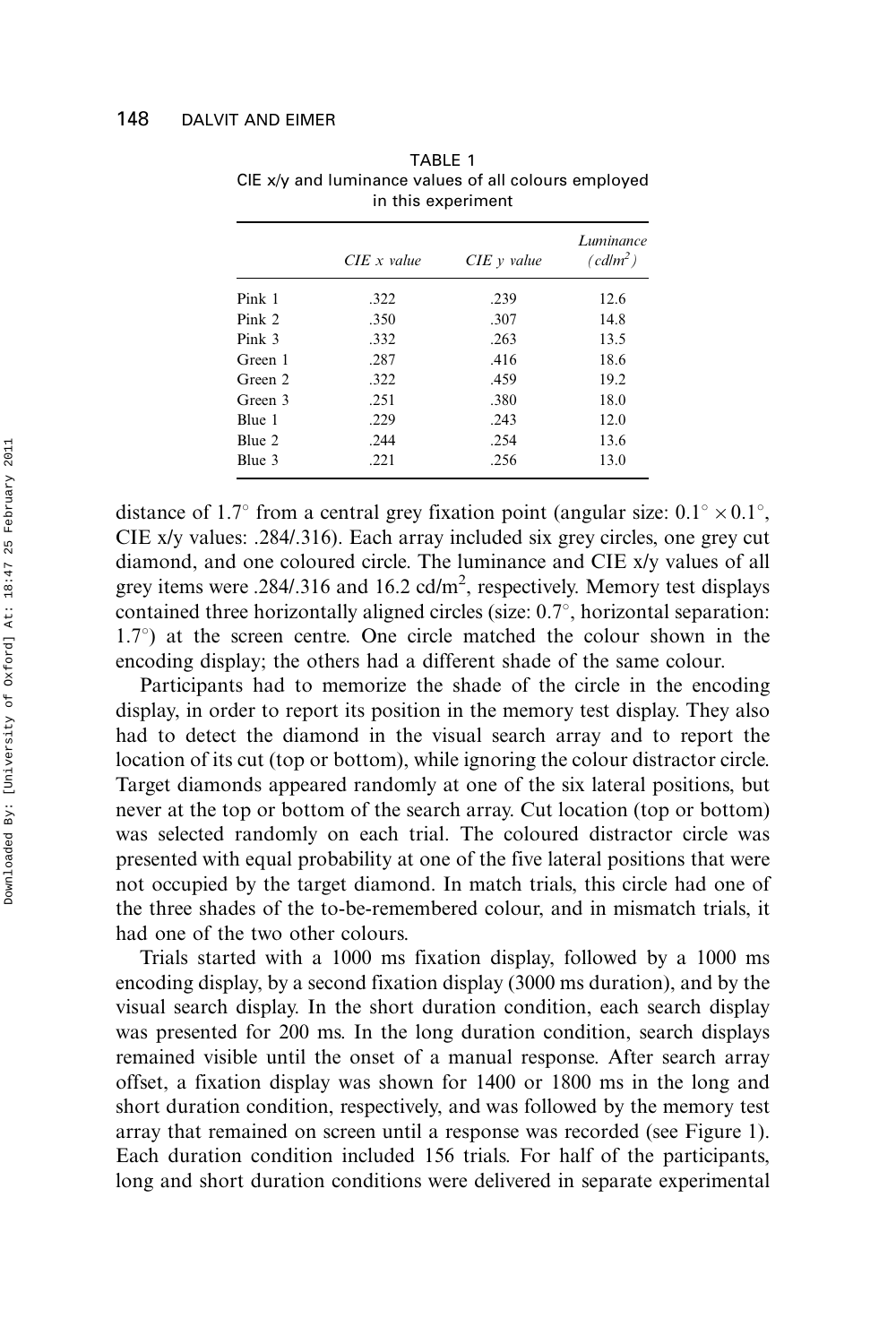halves (blocked duration group), and the order of duration conditions was counterbalanced. For the other half, both duration conditions were randomly intermixed in each block (random duration group). After every 20 trials, participants were given onscreen feedback about their performance in the visual search and memory tasks, and could take a self-timed break.

Participants signalled the position of the cut (top or bottom) of target diamonds in the visual search task by pressing the top or bottom key of a vertically oriented external keypad with their left or right index finger, with hand-key assignment counterbalanced across participants. In the memory test, they reported the location of the memorized colour (left, middle, or right) by pressing the "b", "n", or "m" keys of a computer keyboard with the right hand.

Data were analysed with mixed ANOVAs for the within-subject factors distractor type (match vs. mismatch) and display duration (long vs. short), and group (blocked vs. random duration group) as between-subject factor. Follow-up analyses were conducted separately for both groups.

# RESULTS

## Accuracy

Performance in the memory test was good (mean accuracy: 78.05%) and was not affected by display duration, distractor type or group (all  $Fs \leq 1$ ). Visual search accuracy was generally very good, and was lower on trials with matching (mean 97.5%) than with mismatching (mean 98.2%) distractors (Figure 2), resulting in a significant effects of distractor type,  $F(1, 42) = 5.67$ ,  $p < 0.05$ . No other significant effects or interactions were present.



Figure 2. RTs (line graphs) and error rates (bar graphs) in the visual search task for the blocked and random duration groups, displayed separately for short and long display durations, and for match and mismatch trials. Error bars represent standard errors of mean.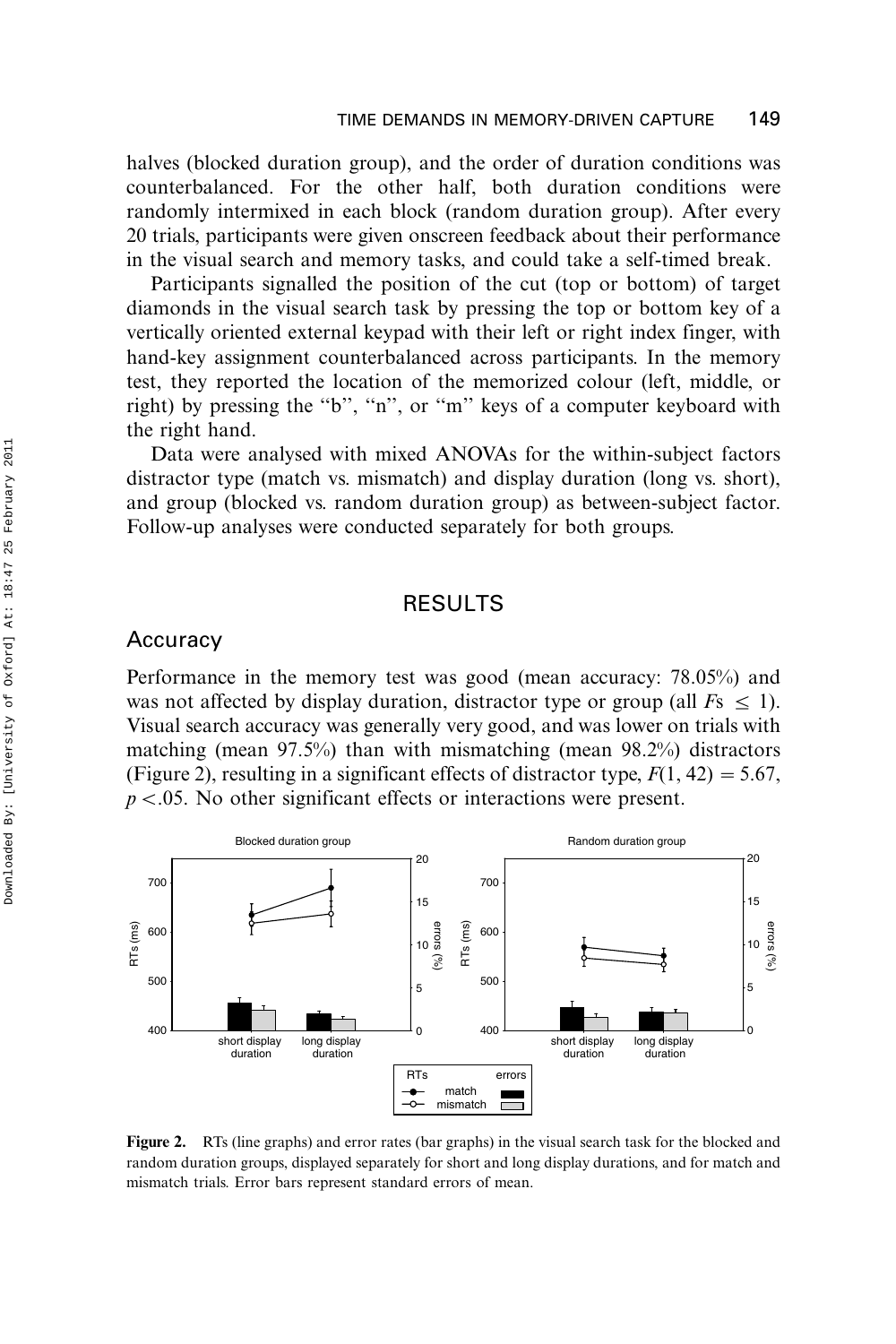## Visual search RTs

Only trials where both search and memory responses were correct were analysed. Mean RTs were generally delayed on trials with matching as compared to mismatching distractors (611 ms vs. 584 ms),  $F(1, 39) = 24.12$ ,  $p < .001$  (Figure 2). In the blocked duration group, this effect was much larger with long relative to short display durations (53 ms vs. 17 ms). No such differential effect of distractor type was observed for participants who were presented with randomly intermixed search display durations (17 ms and 22 ms, for long and short displays, respectively). This difference between groups was confirmed by a significant three-way interaction between distractor type, display duration, and group,  $F(1, 42) = 4.78$ ,  $p < 0.05$ . Main effects of distractor type were significant in both groups, both  $Fs(1,$  $21$ )  $> 12.2$ , both ps <.05. In the blocked duration group, the RT delay for match relative to mismatch trials was significant both with long and with short search display durations,  $t(21) = 3.02$  and 2.88, respectively, both ps <.05. This was also the case for the random duration group,  $t(21) = 2.91$ and 3.41, respectively, both  $ps < 0.05$ . However, an interaction of distractor type and display duration was only present for the blocked duration group,  $F(1, 21) = 4.58$ ,  $p < 0.05$ , and not for the random duration group,  $F < 1$ .

RTs were generally faster in the random duration relative to the blocked duration group,  $F(1, 42) = 10.20$ ,  $p < 0.05$ . There was also an interaction between group and display duration,  $F(1, 42) = 4.21$ ,  $p < .05$ . In the blocked duration group, there was a nonsignificant trend for faster RTs in short duration blocks,  $F(1, 21) = 2.39$ ,  $p = 14$ , but there was a trend in the opposite direction in the random duration group,  $F(1, 21) = 3.06$ ,  $p = .09$ .

In the blocked duration group, the RT difference between match and mismatch trials in the short duration condition was reliably present for participants who had previously completed the long duration condition (30 ms),  $t(10) = 3.7$ ,  $p < 0.05$ , but not for participants who had started with the short duration condition (4 ms),  $t < 1$ . This was confirmed by a significant interaction between distractor type and the between-subject factor order of conditions (long first versus short first),  $F(1, 20) = 6.89$ ,  $p < .05$ . No such interaction was found in a corresponding analysis of RTs in the long duration condition,  $F < 1$ .

# **DISCUSSION**

This study investigated the hypothesis that memory-driven attentional capture is modulated in a top-down fashion by task priorities. Participants memorized a colour for subsequent recall, and then performed a visual search task where targets were presented together with memory-matching or mismatching colour singleton distractors. For one group, search display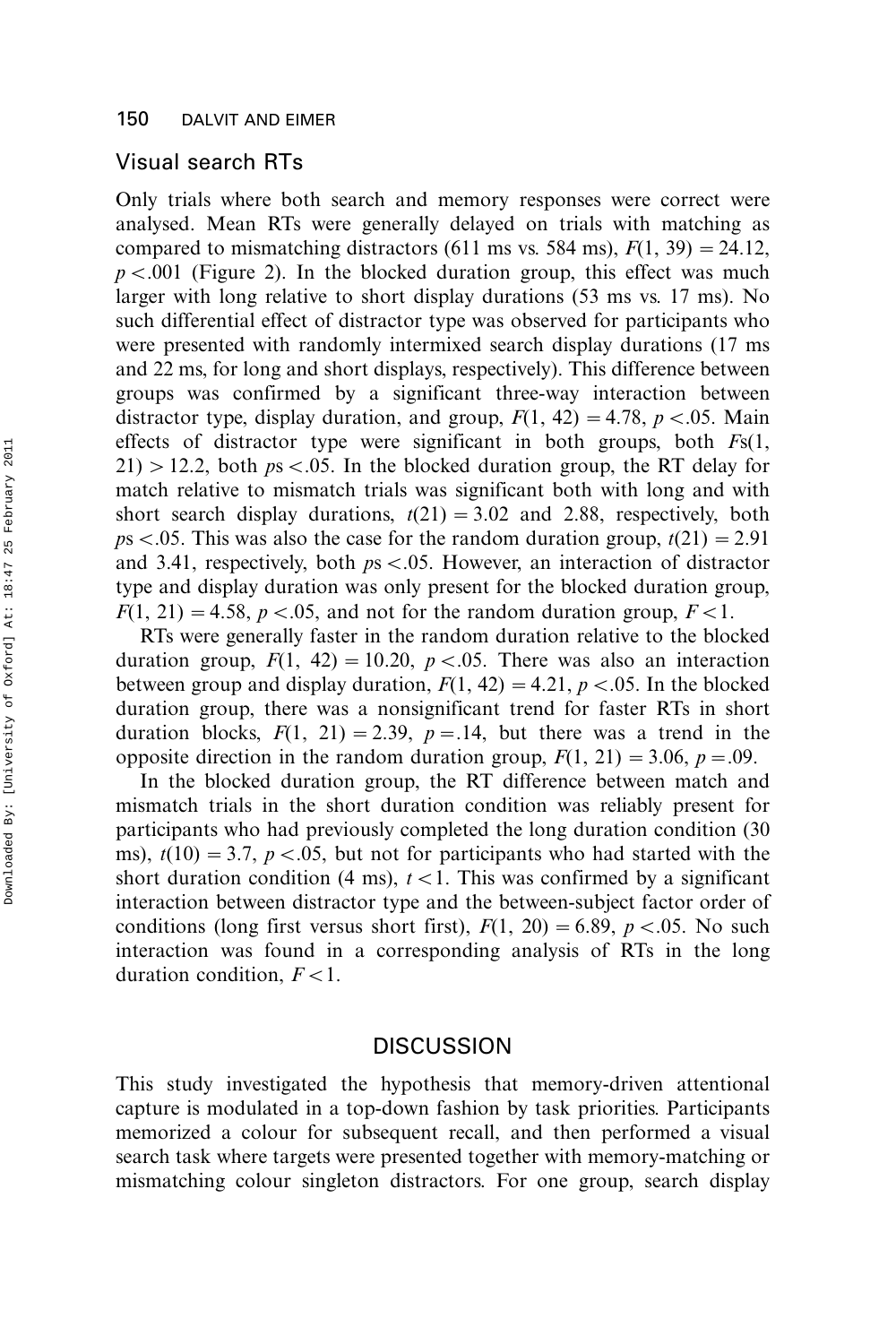duration (200 ms or until response execution) was blocked, for the other, it varied randomly across trials. As in previous studies (e.g., Olivers, 2009; Olivers et al., 2006; Soto, Wriglesworth, Bahrami-Balani, & Humphreys, 2010), search RTs were slower and accuracy was lower on trials with matching colour distractors than on mismatch trials, indicating that attention was captured by task-irrelevant items that matched the current content of working memory.

The critical new finding was that search display duration strongly modulated the size of this memory-driven attentional capture effect, but only when it was blocked and therefore predictable. In the blocked duration group, capture effects were reliably present, but were numerically small (17 ms) when search displays were presented for only 200 ms. When they remained present until response execution, memory-driven attentional capture more than tripled in size (53 ms). Participants in this group could adjust their search strategy to current temporal task demands. In short display duration blocks, attentional target selection had to be fast and efficient, and attentional capture by memory-matching colour distractors needed to be minimized, as it would have interfered with the rapid detection and analysis of target shapes. In long display duration blocks, more time was available to process visual search arrays, and memory-driven attentional capture by colour distractors was less likely to prevent target detection. The reduction of capture effects in short relative to long display duration blocks suggests that the search task can be prioritized, and the current content of working memory effectively shielded, when this is required by the temporal demands of this task. When these demands are less exacting, as in the long duration blocks, the prioritization of visual search and the shielding of working memory is reduced, resulting in larger memory-driven attentional capture effects.

No modulation of capture effects by display duration was observed for the random duration group. Because short and long search displays were randomly intermixed, temporal task demands were unpredictable, and no differential top-down adjustment of search strategies could be applied. The size of memory-driven capture effects in response to both short and long search displays in the random duration group was comparable to the effect observed for the other group in blocks with short displays, suggesting that a search strategy adjusted to high temporal task demands was active throughout when display duration was unpredictable. Importantly, the absence of an interaction between distractor type and display duration in the random duration group rules out strategy-independent interpretations of this interaction in the blocked duration group. With longer display durations, stored memory representations may have more time to interact with matching colour information in the search display, or eye movements towards matching distractors may be more likely, resulting in larger interference effects. If this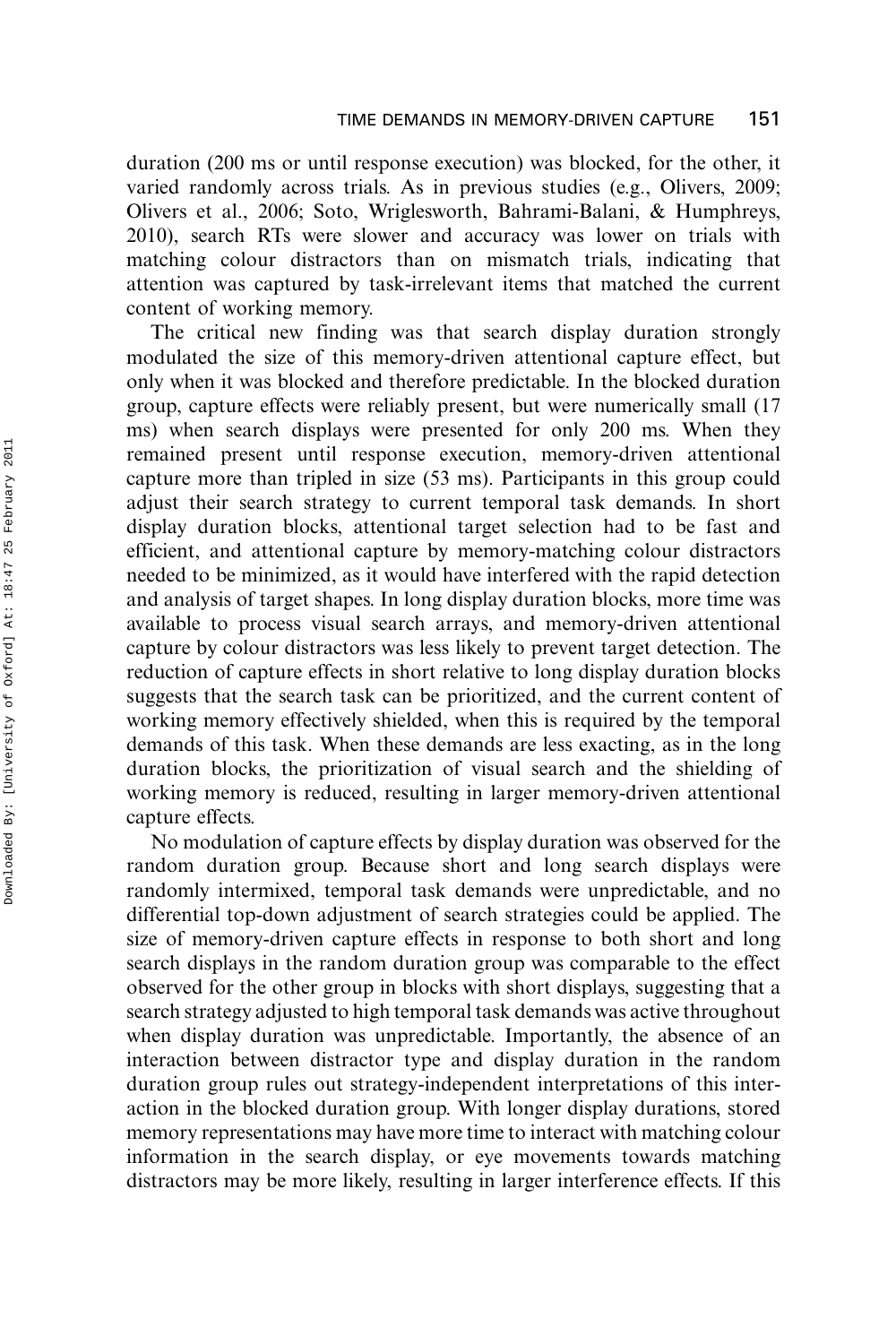#### 152 DALVIT AND EIMER

was the case, similar modulations of memory-driven capture by display duration should have been observed in both groups. The presence of such modulations in the blocked duration group and their absence in the random duration group provides strong evidence against low-level accounts, and points towards a critical role of strategic task prioritization.

Overall, the current results provide new evidence that memory-driven attentional capture effects are not primarily an automatic phenomenon, but are strongly modulated by top-down task strategies. The dramatic impact of predictable search display duration on the magnitude of attentional capture demonstrates that the temporal demands of a visual search task are among the variables that determine the degree to which visual search is prioritised and shielded from the current content of visual working memory. However, this does not imply that these temporal factors are the only parameters that control memory-driven capture. For example, Olivers (2009) has recently demonstrated that capture effects are eliminated under varied mapping conditions where target identity changes from trial to trial, and suggested that the additional requirement of having to remember the current visual search target reduces the priority assigned to the current working memory content, and results in an effective separation of visual representations involved in memory and attention tasks.

Such an active separation and prioritization of the representations that are relevant for the two tasks may only take place when it is made necessary by current task demands, whereas the parallel activation of two task sets represents the default state. In line with this hypothesis, Soto et al. (2006a) found that patients with frontal lobe lesions had a much stronger tendency than age-matched controls to allocate attention to items matching the content of working memory. This supports the idea that, by default, representations associated with different task sets interfere with each other and an additional mechanism is necessary to segregate them. Further evidence for this assumption comes from the pattern of transfer effects across the two duration conditions observed in the blocked duration group: Participants who completed the long duration condition first showed larger attentional capture effects (i.e., less efficient separation between memory and attentional processing) in the short duration condition than did participants who started with the short duration condition. In contrast, capture effects in the long duration condition were generally larger, and remained unaffected by the order in which conditions were completed, in line with the idea that they represent a default state.

In summary, the present study has provided clear evidence that memorydriven attentional capture effects are strongly modulated by the predicted temporal demands of an attentional selection task. Effects of working memory on attentional selectivity are not automatic, as interactions between